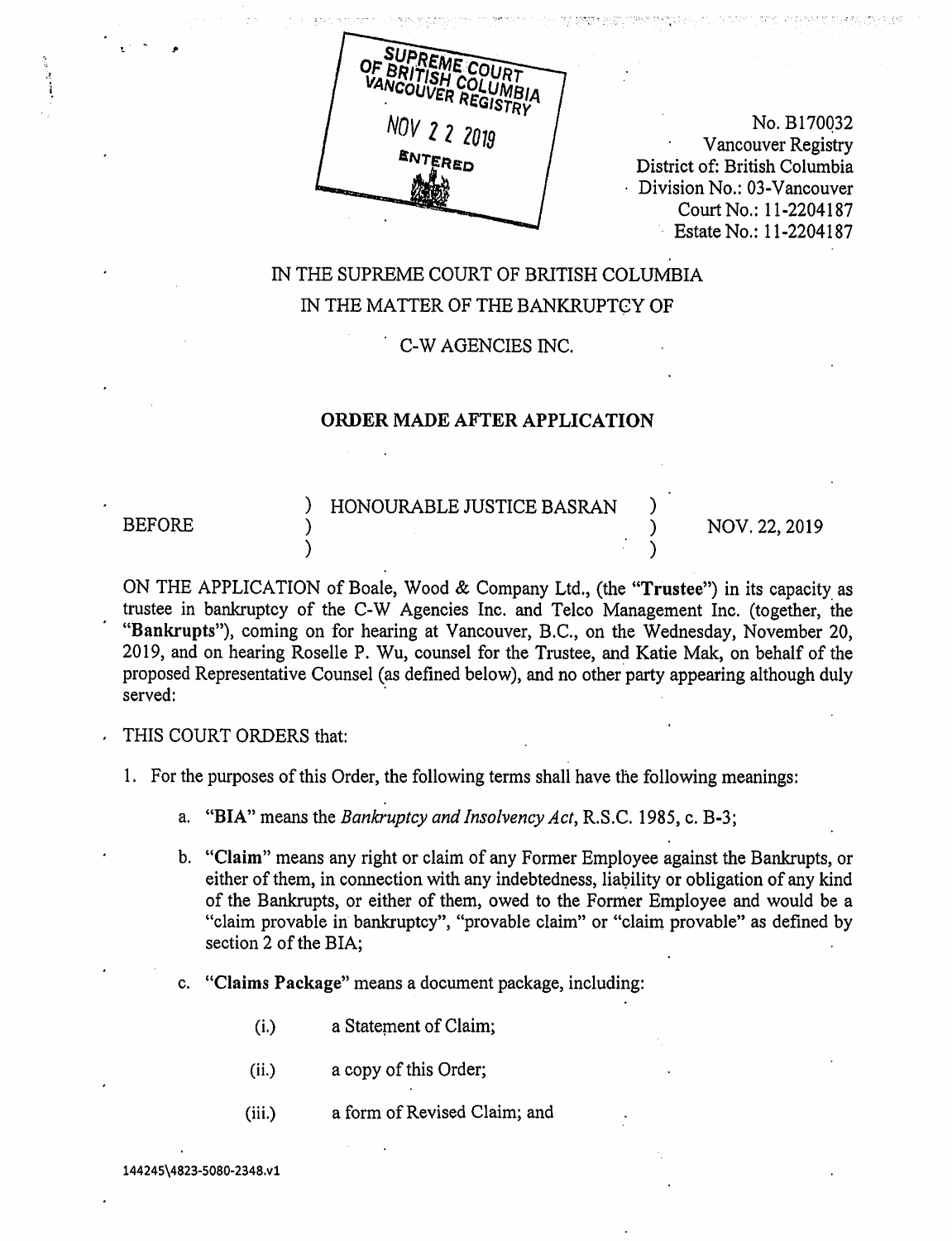- (iv.) such other documents determined to be necessary or desirable by Representative Counsel;
- d. "Court" means the Supreme Court of British Columbia;
- e. "Filed Claim" means a proof of claim filed by a former employee of the Bankrupts, or either of them, with the Trustee as of the date of pronouncement of this Order;
- f. "Former Employee" means all former employees of the Bankrupts, or either. of them, except for those former employees of the Bankrupts who have submitted a Filed Claim;
- g. "Former Employee Information" means:
	- i. the names, last known addresses and last known e-mail addresses (if any) of all the Former Employees; and
	- ii. such documents and data, as may be relevant to matters relating to the issues in the Proceedings, including documents and data, pertaining to benefits and severance payments, including up to date financial information regarding the funding and investments of any of these arrangements;
- h. "Opt-Out Deadline" shall have the meaning ascribed to it at paragraph 6 of this Order;
- i. "Opt-Out Notice" shall be in substantially the form attached as Schedule "A" hereto;
- j. "Proceedings" means these proceedings under the BIA;
- k. "Publication Date" shall have the meaning ascribed to it at subparagraph 4(a) of this Order;
- 1. "Representative Counsel" shall have the meaning ascribed to it at paragraph 2 of this Order;
- m. "Revised Claim" shall have the meaning ascribed to it at paragraph 9 of this Order;
- n. "Revised Claim Deadline" shall have the meaning ascribed to it at paragraph 6 of this Order; and
- o. "Statement of Claim" means a document setting out Representative Counsel's calculation of the Claim of a Former Employee.
- 2. Subject to paragraph 6 hereof, Clark Wilson LLP ("Representative Counsel") is appointed as representative counsel to the Former Employees in the Proceedings and is authorized to take all steps reasonably necessary or desirable to represent or protect the interests of the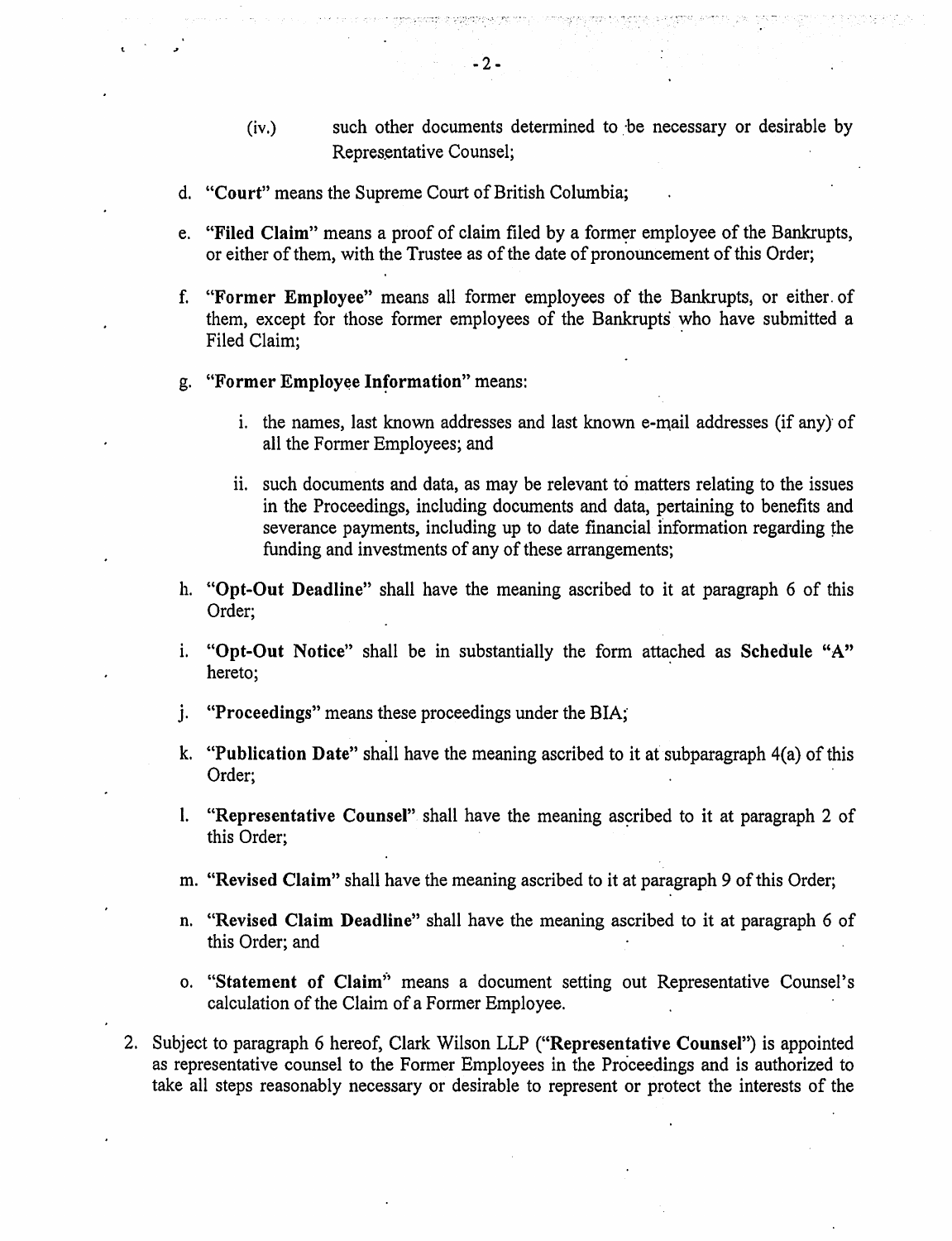Former Employees in the Proceedings, including, without limitation, calculating, submitting and settling Claims.

J. .

- 3. The Trustee shall provide to Representative Counsel the Former Employee Information, and that, in so doing, the Trustee is not required to obtain express consent from any individual Former Employee authorizing the disclosure of the Former Employee Information without the knowledge or consent of any individual Former Employee.
- 4. The Trustee is hereby authorized and directed to notify the Former Employees of this Order by:
	- a. placing a notice in two weekday editions of the Province Newspaper one week apart (the "Publication Date"); and
	- b. providing notice to each of. the Former Employees at their last known addresses and last known e-mail addresses;

within 14 days of this Order.

 $\epsilon$ 

enterent 5. The Trustee shall post this'Order on its website maintained for the Proceedings.

- 6. Any Former Employee who does not wish to be bound by this Order and all other related Orders which may subsequently be made in these proceedings shall, by 5:00 p.m. (Vancouver Time) on Friday, December 13, 2019 (the "Opt-Out Deadline"), notify the Representative Counsel, in writing, that he or she is opting out by delivering a notice substantially in the form of the Opt-Out Notice and shall thereafter not be bound and shall be represented themselves as an independent individual party to the extent they wish to appear in these Proceedings and/or submit an Employee Claim. For clarity, those former employees of the Bankrupts who have submitted Filed Claims to the Trustee shall be deemed to have provided an Opt-Out Notice.
- 7. Following the Opt-Out Deadline, Representative Counsel is authorized to calculate the Claims of those Former Employees who did not provide an Opt-Out Notice by the Opt-Out Deadline.
- 8. Representative Counsel shall send a Claims Package to the Former Employees who did not provide an Opt-Out Notice by ordinary mail or by email at their last known addresses, last known e-mail addresses or addresses provided to Representative Counsel, by 5:00pm (Vancouver Time) on Friday, January 3, 2020 or such later date as Representative Counsel may request and the Trustee may agree to.
- 9. If a Former Employee disagrees with Representative Counsel's calculation of its Claim as set out in the Claims Package, then the Former Employee may submit a revised claim (the "Revised Claim") and supporting documents to Representative Counsel by no later than two weeks from the date set out in paragraph 8 herein, or as extended pursuant to that paragraph.
- 10. In the event a Former Employee and the Representative Counsel do not come to an agreement of the calculation of a Revised Claim within two weeks of Representative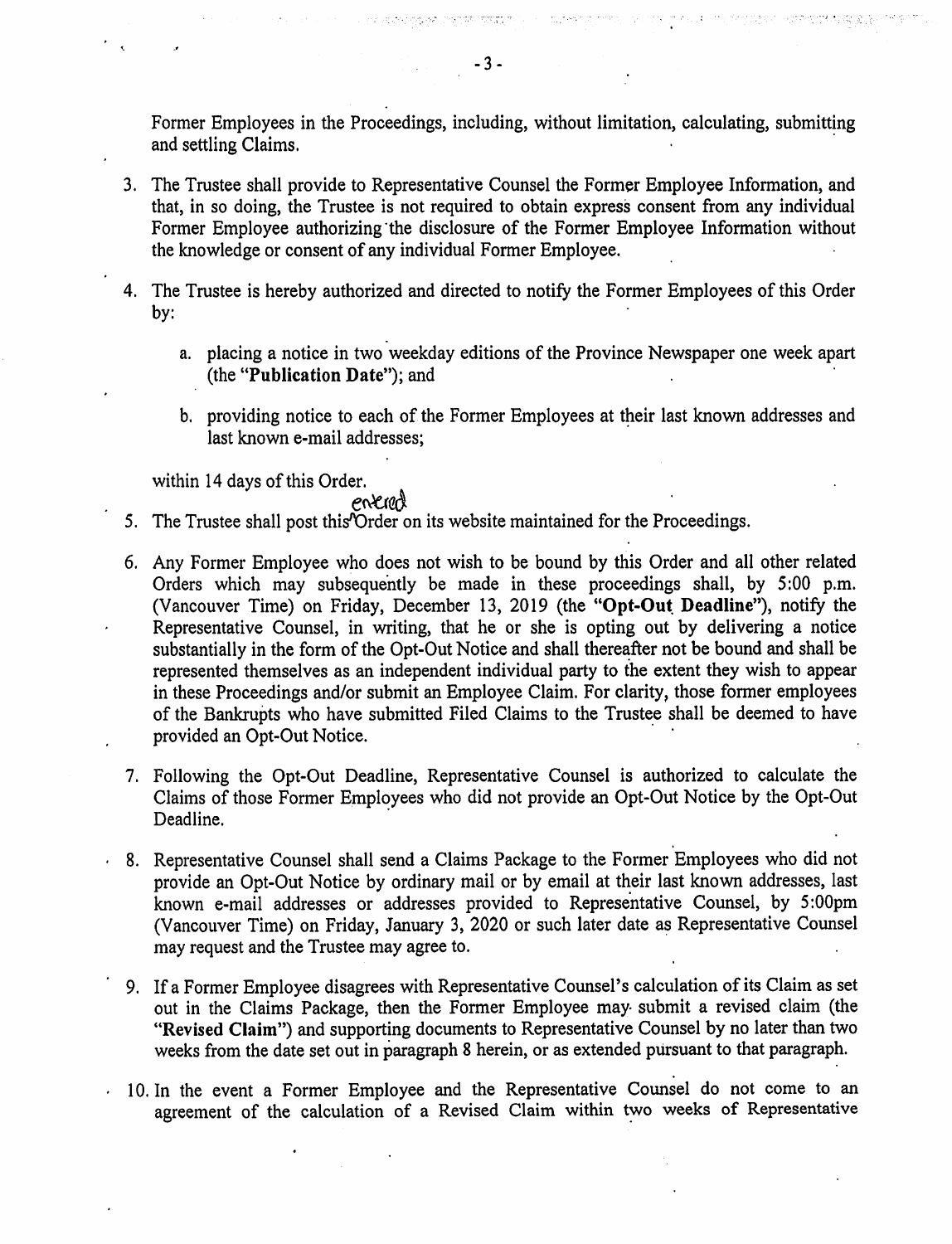Counsel's receipt of the Revised Claim, or such later date as Representative Counsel may agree in writing on this Court may otherwise order, such Former Employee shall be deemed to have provided an Opt-Out Notice and will be at liberty to submit its own Claim to the Trustee.

- <sup>1</sup> 1. Any Former Employee who fails or neglects to properly submit a completed Revised Claim by the Revised Claim Deadline, or at such later date as Representative Counsel may agree in writing or this Court may otherwise order, shall have the Claim of the Former Employee as set out in the Claims Package deemed to be correct.
- 12. Representative Counsel shall file a Claim on behalf of the Former Employees with the Trustee. The Claim shall have attached to it a schedule setting out the names and addresses of the Former Employees and the amounts severally due to them.
- 13. Representative Counsel shall be paid its reasonable fees based on its standard hourly rates in force and disbursements by the Trustee from funds from the estates of the Bankrupts on a biweekly basis, forthwith upon the rendering of accounts to the Trustee. In the event of any disagreement regarding such fees, such matters may be remitted to this Court for determination.
- 14. Representative Counsel shall be entitled to the benefit of and is hereby granted a charge (the "Representative Counsel Charge") on the Bankrupts' assets, undertakings and properties of every nature and kind whatsoever, and whatever situate including all of the proceeds thereof (the "Property"), which charge shall not exceed an aggregate amount of \$10,000, as security for its professional fees and disbursements incurred at the standard rates and charges of Representative Counsel, both before and after the making of this Order in respect of the Proceedings.
- 15. The filing, registration or perfection of the Representative Counsel Charge shall not be required, and the Representative Counsel Charge shall be valid and enforceable for all purposes, including as against any right, title or interest filed, registered, recorded or perfected subsequent to the Representative Counsel Charge coming into existence, notwithstanding any such failure to file, register, record or perfect.
- 16. The Representative Counsel Charge shall constitute a mortgage, security interest, assignment by way of security and charge on the Property, and shall rank in priority to all other security interests, trusts, liens, mortgages, charges and encumbrances and claims of secured creditors, statutory or otherwise, in favour of any person except for the fees and disbursements incurred by the Trustee and its counsel in the administration of the Bankrupt's estates.
- 17. References in this Order to the singular shall include the plural and references to the plural shall include the singular and to any gender shall include the other gender.
- 18. Any document or notice sent by the Representative Counsel by ordinary mail shall be deemed to be received on the tenth (10th) day following the date of mailing.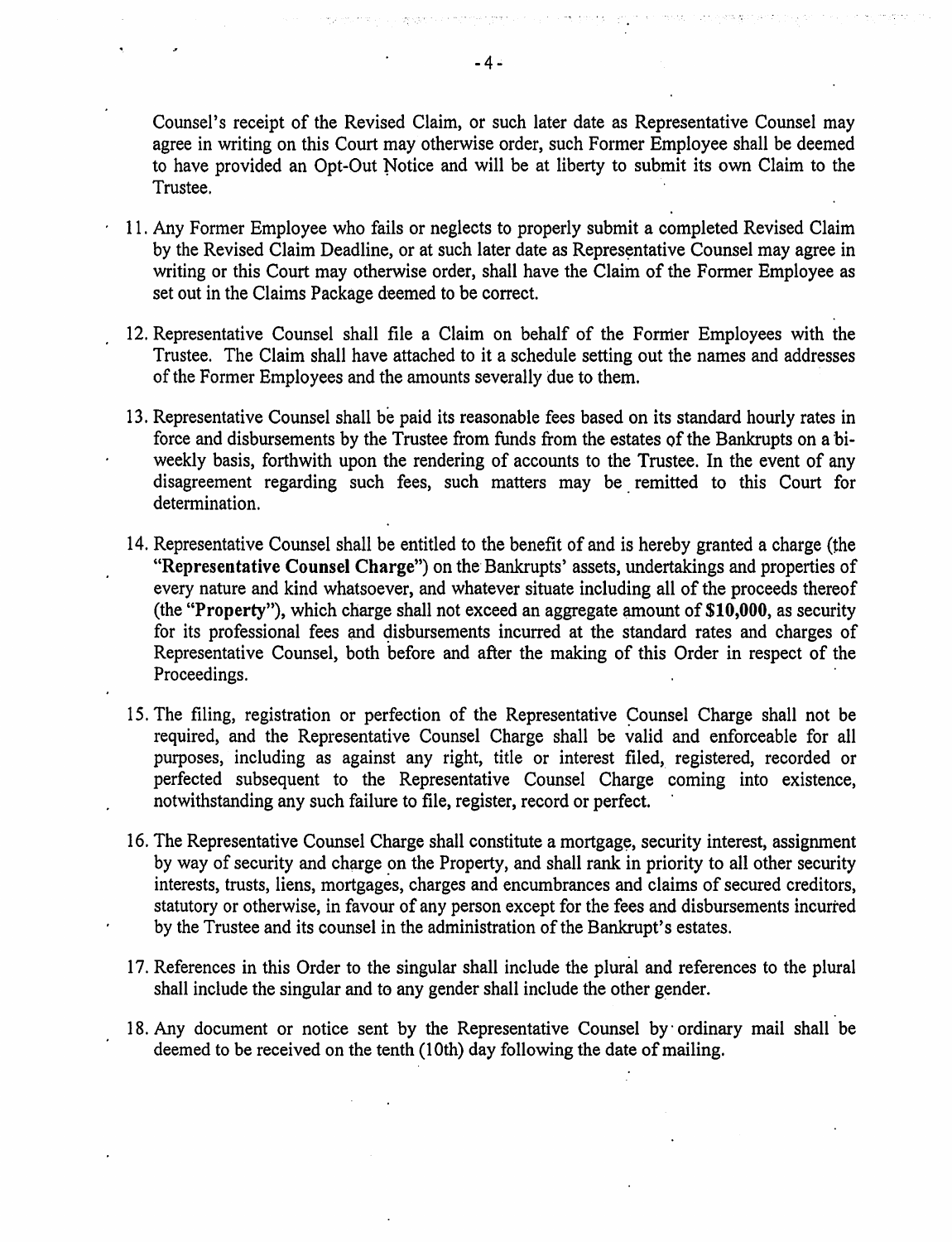- 19. Any Former Employee who provides an email address, facsimile number or alternate address for delivery to the Trustee arid/or Representative Counsel shall be deemed to consent to receiving materials at that email address, facsimile number or alternate address for delivery.
- 20. In the event that this Order is later amended by further Order of the Court, the Trustee may post such further Order on the Trustee's website maintained for the Proceedings and such posting shall constitute adequate notice to the Former Employees of such Order.
- 21. Representative Counsel shall have no personal liability as a result of its appointment or the fulfilment of its duties in carrying out the provisions of this Order save and except for any professional negligence or unlawful misconduct on their part.
- 22. No action or other proceeding may be commenced against Representative Counsel in respect of the performance of its duties under this Order without leave of the Court on seven (7) days' notice to Representative Counsel.
- 23. Representative Counsel, the Trustee and the Trustee's legal counsel are authorized to take all steps and do all acts necessary or desirable to carry out the terms of this Order, including dealing with any Court, regulatory body and other government ministry, department or agency, and to take such steps as are necessary or incidental thereto. •
- 24. Representative Counsel and the Trustee shall be at liberty and. are authorized at any time to apply to this Honourable Court for advice and directions in the discharge or variation of the powers and duties of Representative Counsel.
- THE FOLLOWING PARTIES APPROVE THE FORM OF THIS ORDER AND CONSENT TO EACH OF THE ORDERS, IF ANY, THAT ARE INDICTED ABOVE AS BEING BY CONSENT:

ROSELLE P. WU (Harper Grey LLP), Lawyer for the Trustee

r<br>tit M

KATIE MAK (Clark Wilson LLP)

BY THE COURT

 $\overline{\text{Re}$ gistrar  $\overline{\text{Re}$ 

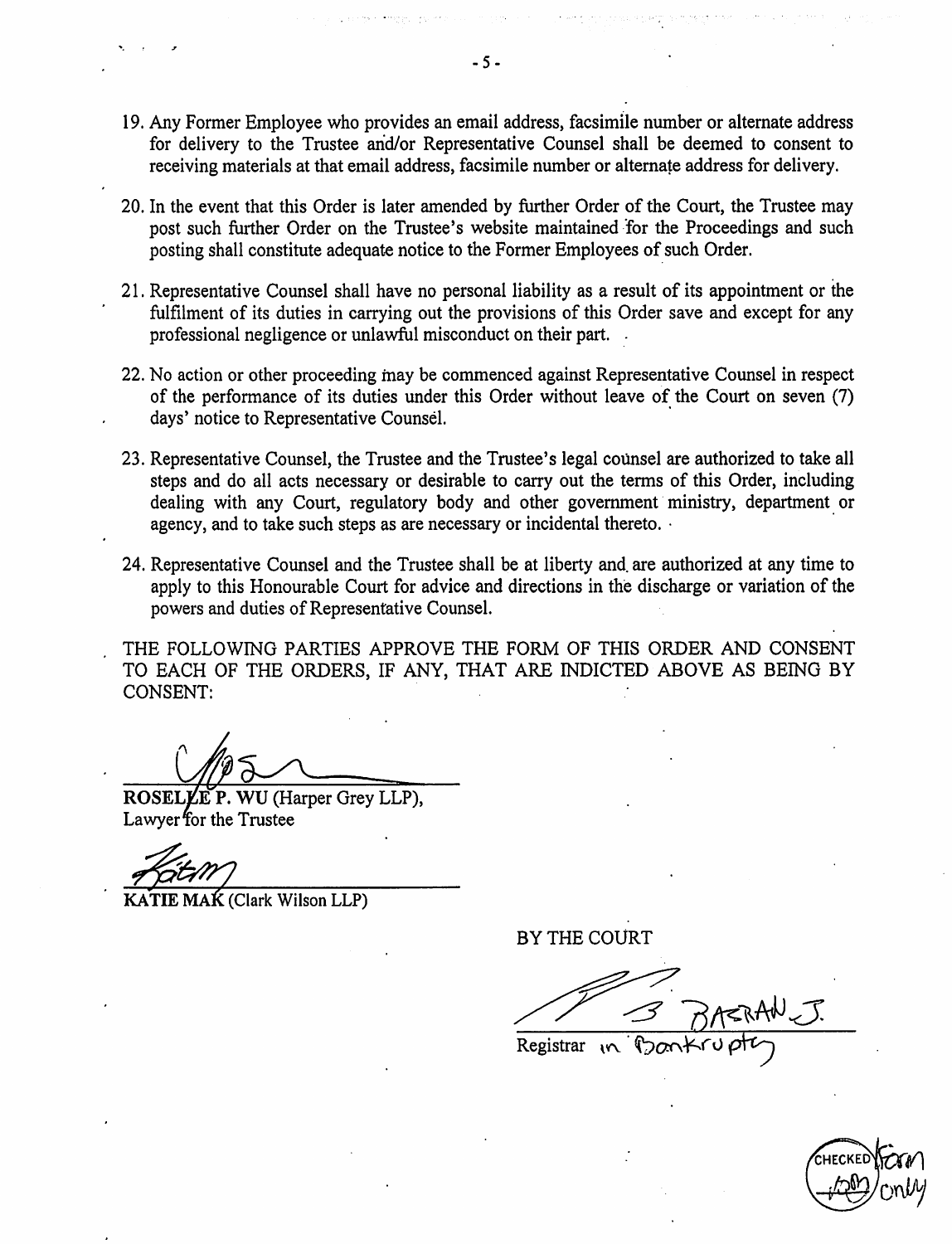## Schedule "A"

No. B170032 Vancouver Registry District of: British Columbia Division No.: 03-Vancouver Court No.: 11-2204187 Estate No.: 11-2204187

In the Matter of the Bankruptcy Of:

C-W Agencies Inc.

#### • OPT-OUT LETTER

Clark Wilson LLP 900-885 West Georgia Street Vancouver, BC V6C 3H1

Attn: •

•

, am a former employee of C-W Agencies Inc. and/or Telco I, 1. All and the Management Inc. (together, the "Bankrupts").

 $\cdot$  Under paragraph ♦ of the Order of Justice ♦ dated ♦, 2019 (the "Order"), former employees of the Bankrupts who do not wish Clark Wilson LLP to act as their representative counsel may opt out of such representation.

<sup>I</sup> hereby notify Clark Wilson LLP that I do not wish to be bound by the Order and will be represented as an independent individual party to the extent I wish to participate in these proceedings.

'

Date Signature